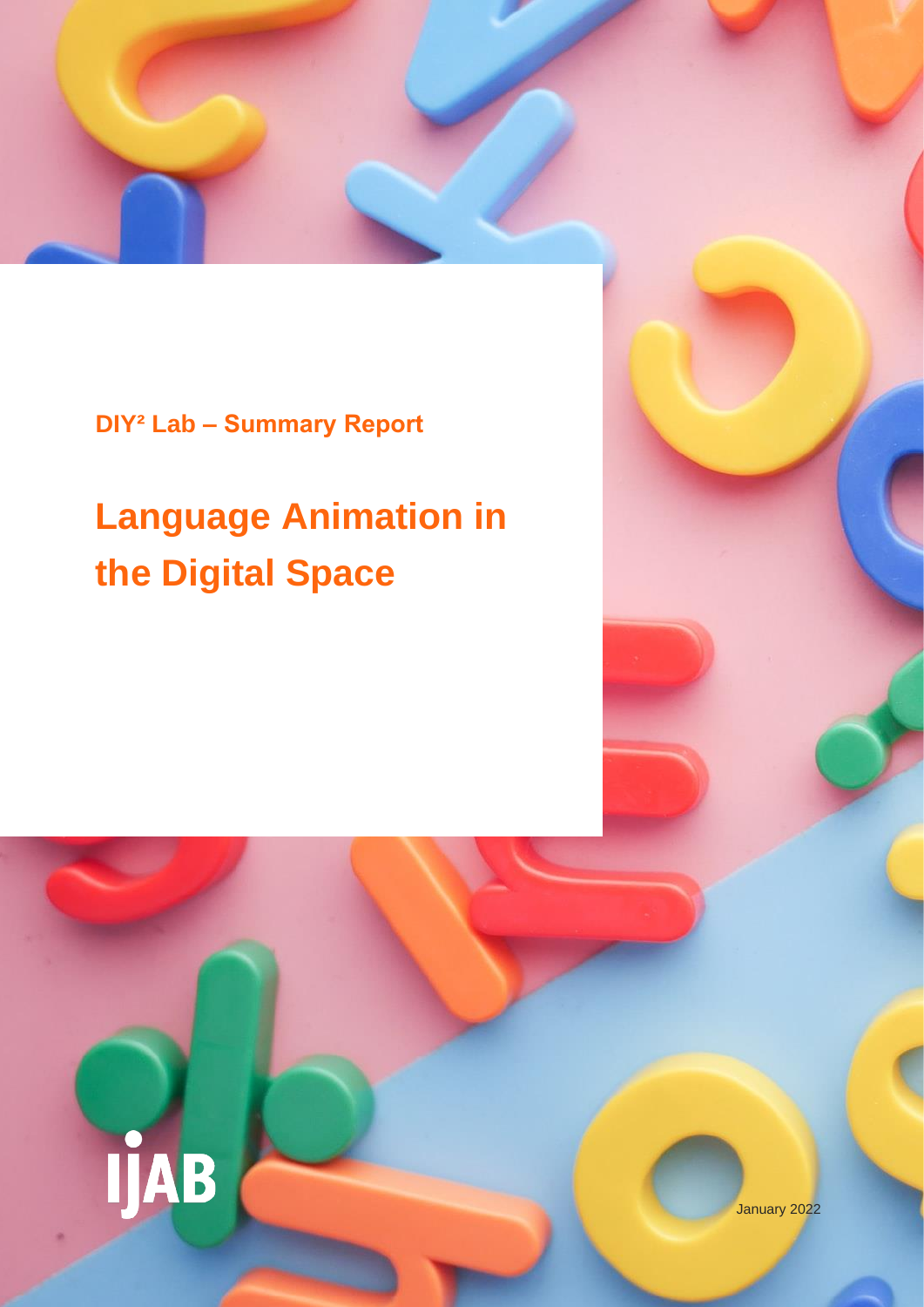In March 2021, IJAB launched its new project DIY² Lab: Do-it-Yourself in Digital International Youth Work for experts, project managers and team leaders who want to explore the possibilities afforded by digital international youth work. The DIY² Labs are an opportunity for experts and team leaders to try out digital tools and methods and discuss practical as well as more fundamental issues associated with digital international youth work in the group. The events were all held on [Zoom.](https://zoom.us/de-de/meetings.html)

The first DIY² Lab event was all about Language Animation in the digital space, designed for all those who have always wanted to know how Language Animation works in the context of youth exchanges – also, where necessary, at the virtual level. The event was an opportunity to try out some new methods, adapt existing ones and discuss their advantages and drawbacks.

# **DIY² Lab**

From January 2022, further DIY² Labs will take place monthly, one month in English, the next in German.

17 February 2022 (German) 20 March 2022 (English) 7 April 2022 (German)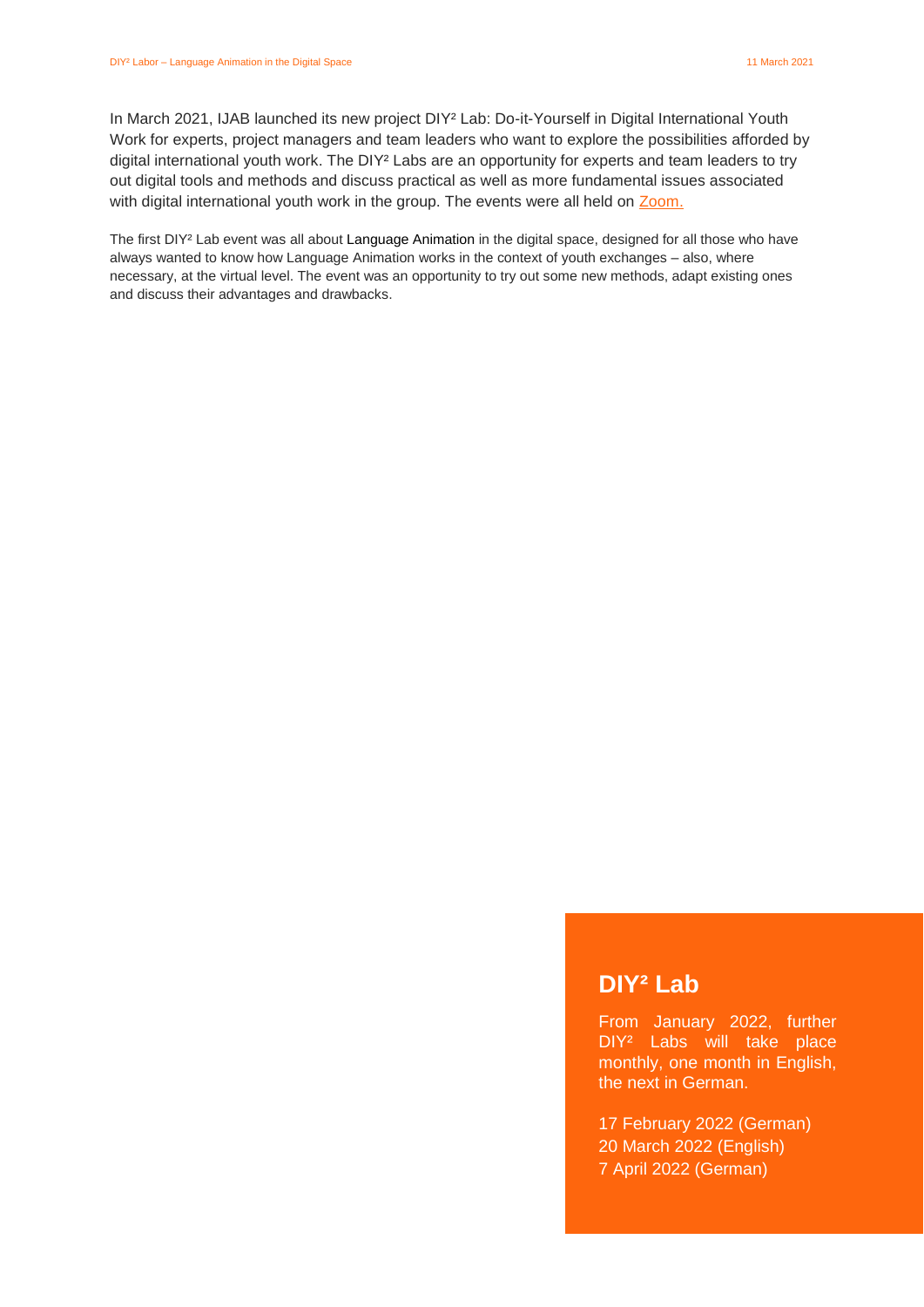# **Programme**

# **Check-in activity**

To break the ice, the facilitators can ask a number of questions that the participants can either answer yes or no, such as: "Who's joining us today from southern Germany?" Those who can answer "yes" to a given question leave their cameras on; all others are requested to switch them off. This is one way to get participants to learn a little about each other. As the check-in exercise begins, facilitators can ask whether anyone does not understand the task. If everyone has understood, this is the moment all cameras ought to go dark. The questions can build on each other. The first questions are designed to get everyone acquainted (e.g., where is everyone from?). The next ones can relate to the subject matter at hand (e.g., who knows what Language Animation is all about?). The last question can be a surprise one (e.g., who really needs to get a post-lockdown haircut?). If participants are present whose camera does not work, they can be asked to say "no" or "yes" into their mics.

# **Presentation "Language Animation in the Digital Space"**

Bettina Wissing, Language Unit, IJAB

For detailed information on Language Animation in the digital space, refer to the IJAB publication ["Language](https://ijab.de/bestellservice/language-animation-in-online-youth-meetings)  [Animation in Online Youth Meetings"](https://ijab.de/bestellservice/language-animation-in-online-youth-meetings)

### **Language Animation methods**

### **Memory game with "internationalisms"**

(led by Bettina Wissing, IJAB)

The rules are based on those of the memory card game. The aim is to find pairs of "internationalisms" – words that sound similar in the two languages (here, Greek and German, e.g., Musik (*music*) vs. μουσική/mussiki). Two participants play against each other. The remaining participants are each sent one word in one of the two languages via the private chat. If one of the languages uses an unknown alphabet, the words must be provided in simple phonetic spelling too. Care should be taken to have an even number of players so that all pairs of terms can be distributed. If the group is of an uneven number, one facilitator can join the game.

Once all participants have received an internationalism via the private chat, the game can begin. The two main players alternate, asking two other participants at a time to share their internationalism. Once a pair of internationalisms has been found, the participants in question need to switch their cameras off and the first player gets a point. Then the other player takes over. The game is played until all pairs of internationalisms have been found.

It takes some time to send out all the words via the private chat, so it is helpful if a second facilitator can take care of this while the first facilitator explains the rules of the game.

#### **The Ambassadors**

(led by Anastasia Protopsalti, national Language Animation coordinator for German-Greek youth exchanges, 2017-2020)

Description: <http://languageanimation.org/wp-content/uploads/2021/02/Die-Botschafter-.pdf> Video explainer: <https://www.youtube.com/watch?v=XvcZ3jUrreQ&feature=youtu.be>

The 18 participants of the DIY² Lab were assigned to breakout sessions, because the game is best played in small groups. Each group was joined by one project team member. Five pairs of German and Greek verbs associated with leisure activities were chosen in advance: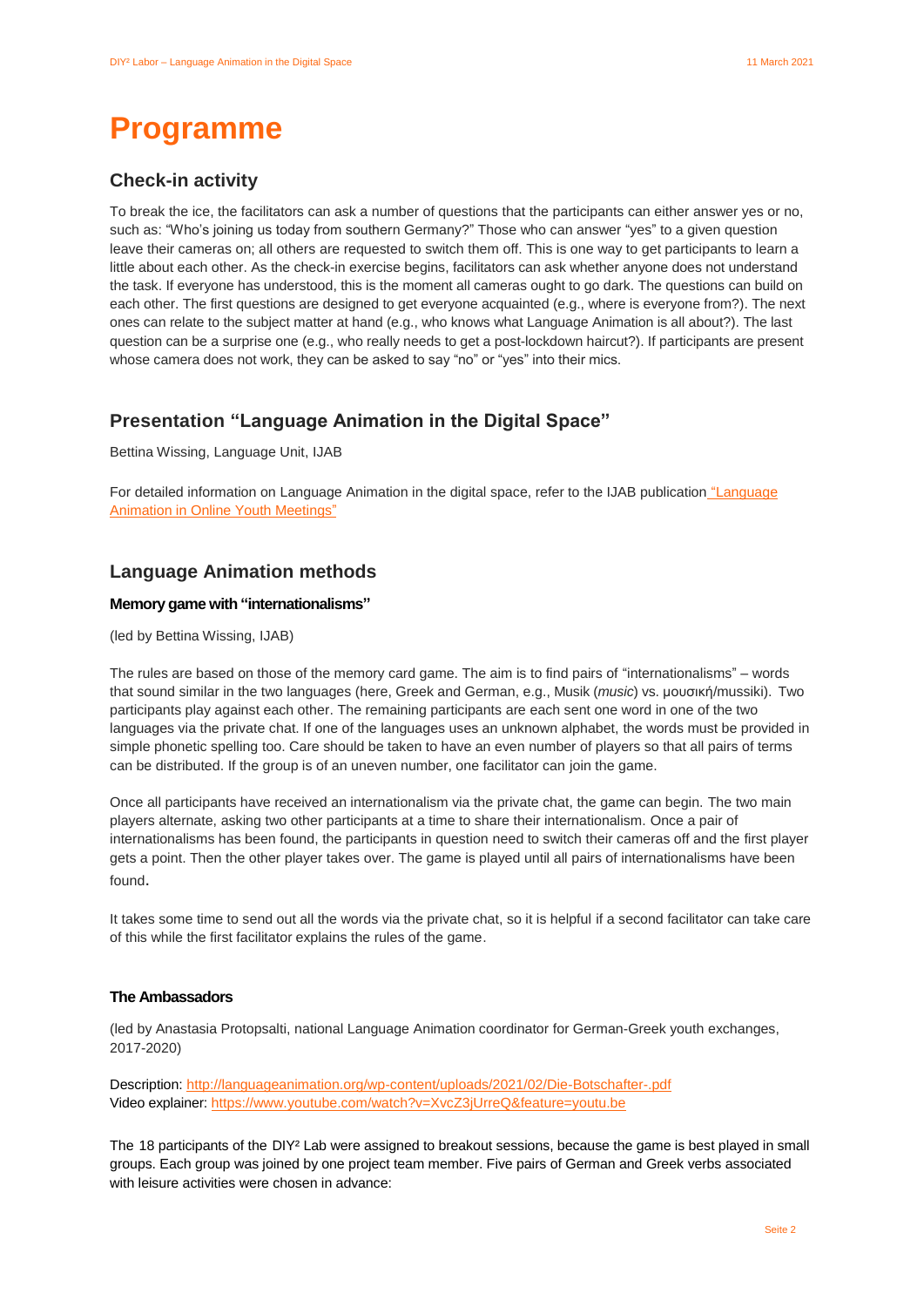- 1. lesen (*to read*) vs. διαβάζω thiavaso
- 2. Tennis spielen (*to play tennis*) vs. παίζω τένις peso tennis
- 3. angeln (*to fish*) vs. ψαρεύω psarewo
- 4. kochen (*to cook*) vs. μαγειρεύω majirevo
- 5. rennen (*to run*) vs. τρέχω trecho

The game begins with the project leader(s) sending one person in their session one of the verb pairs via private chat. This person then has to "mime" that verb while the others guess what verb they mean; once they think they know, they say the verb in the language of the partner (in this case Greek) out loud into the room. It was recommended that the PONS online dictionary [https://de.pons.com](https://de.pons.com/) be used to find the translations. The first person to successfully guess the verb is sent the next verb pair by the facilitator.

This game is best played using the [www.wonder.me](http://www.wonder.me/) platform, because it allows the participants' avatars to "run" to the project leaders to collect their verb pair.

### **Language Animation Paradise (also known as Leading Blind)**

(led by Steffen Spandler, Language Animation coach of the German-Polish Youth Office)

- Start by practicing the words in front of the camera (hoch  $[up] w$  górę; runter  $[down] w$  dół; rechts [right]– w prawo; links [left] – w lewo).
- In addition, copy-paste the words into the chat box.
- Select a volunteer who has agreed to be led blind to the Language Animation Paradise (they should have a fast computer and a stable internet connection).
- Copy-paste the link to the Labyrinth in the chat box: [https://wordwall.net/pl/resource/5214083.](https://wordwall.net/pl/resource/5214083/labirynt)
- The volunteer shares their screen (having been given permission to do so), then switches to full-screen view, then starts. They close their eyes.
- The other participants guide the volunteer to the exit of the Labyrinth.
- Towards the end, the volunteer stops sharing their screen. The game can be repeated with a new volunteer.

Source:<https://dpjw.org/publikationen/abc-buch-der-deutsch-polnischen-sprachanimation-ringbuch/>

## **Outcome of the discussion**

### **Feedback on the methods**

#### **Memory game with "internationalisms"**

Sending the words to the participants can take a little more time than anticipated.

#### **The Ambassadors**

- The online dictionary offers a variety of translations for one verb. This can produce interesting discussions during the game (e.g., why Greek has different verbs for boiling water and cooking food, whereas German has just one verb for both – *kochen*). Participants can explore the semantic field of the verbs together. Should this be a challenge for the group in question, consider practicing with the selection of verbs in advance.
- Some groups may find it challenging to use an online dictionary.
- The online dictionary has a pronunciation function.
- A participant in one of the groups was unable to use their camera. They were asked to circumscribe the term in question rather than mime it.
- The method is suitable for small groups (the game can get chaotic if played in larger groups).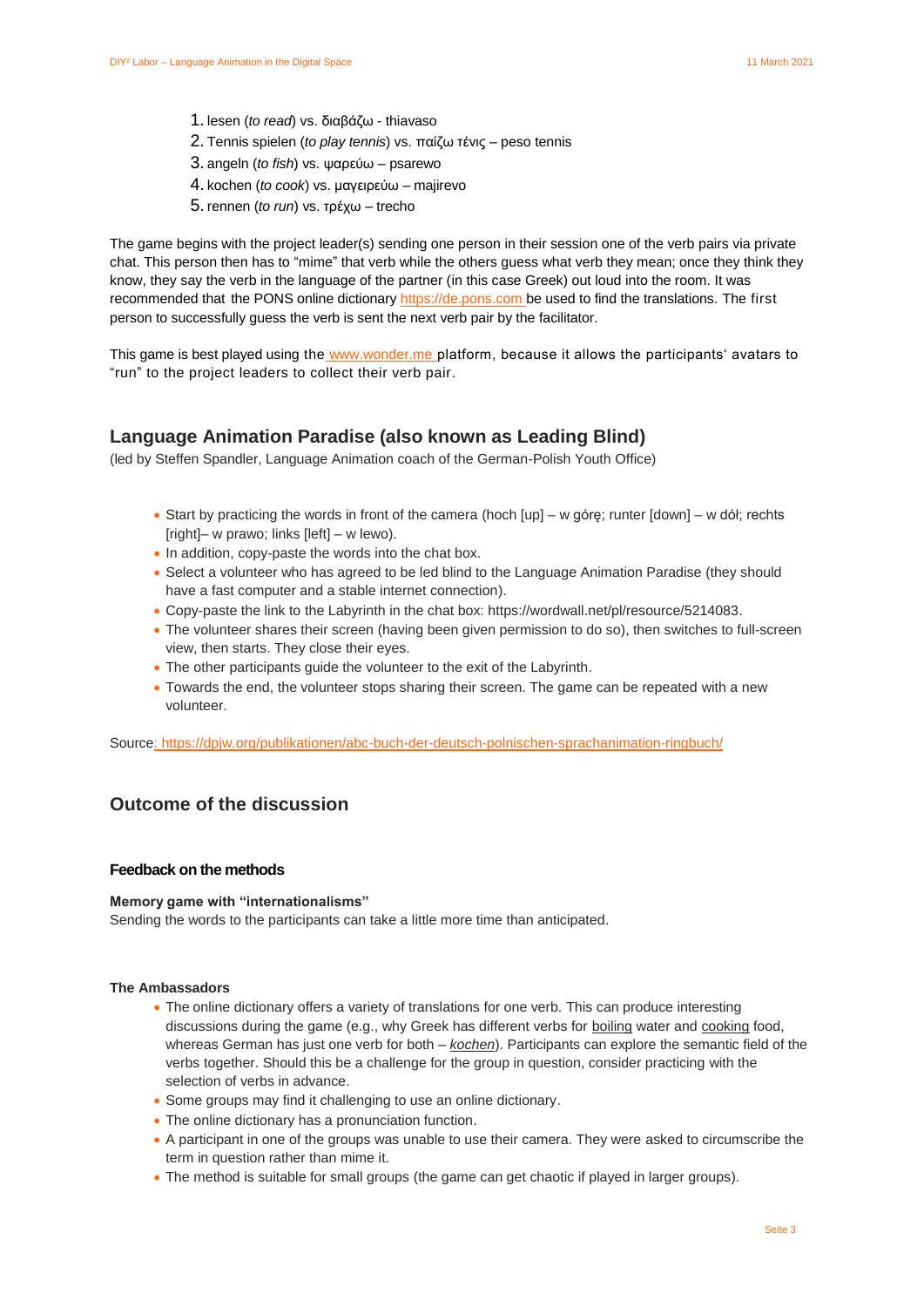#### **Language Animation Paradise**

- "Stop" should be chosen as an additional term and practised beforehand.
- The use of arrow keys to move about should be practised briefly.
- This method is great for team-building.

### **General points**

- Equal access: When preparing the programme/project, it is vital to consider how to ensure diversity and equal access, and how to prevent participants from being excluded from the games because their cameras are not working, for instance.
- Type of digital tool/platform: When adapting games or methods for use in the digital space, remember this will be influenced by the tool or platform you are using (e.g., Zoom, Big Blue Button). This information needs to be provided when describing the game or method, because if a different tool or platform is used, this may mean that the game cannot be played as intended, or even not at all. For instance, there are differences in terms of how many participants are visible in gallery view, or what functions are available in the breakout rooms. And whatever platform or tool is used, the project team needs to be very familiar with it.
- Group dynamics: The greatest challenge when online is to get a feel for the group dynamics. This is best done by incorporating suitable methods, such as more frequent feedback opportunities.
- Exercise: It is a good idea to include physical exercise in the methods. For instance, an item can be identified in various languages which all participants have to get up and retrieve. No tools are necessary for this, but a time limit should be set, e.g., 60 seconds.
- Language settings of the tool/platform: Some tools/platforms allow users to set a preferred language. This needs to be considered when describing how the methods work. Some functions or buttons may be known under a variety of names. When providing instructions to a group in several languages, it is very helpful to have a list of the most important functions in these languages handy.

# **Digital Tools**

Zoom (video conferencing tool): [https://zoom.us](https://zoom.us/)

Typeform (evaluation tool): <https://www.typeform.com/>

Wonder (communication platform): [www.wonder.me](http://www.wonder.me/)

[www.wordwall.net \(](http://www.wordwall.net/)interactive classroom activities); here, the Labyrinth for the game "Language Animation Paradise": <https://wordwall.net/pl/resource/5214083/labirynt>

# **Links/Literature**

IJAB publication ["Language Animation in Online Youth Meetings"](https://ijab.de/bestellservice/language-animation-in-online-youth-meetings)

IJAB publication " Sprachanim atio n - inklusiv [gedacht/Language Animation -](https://ijab.de/bestellservice/sprachanimation-inklusiv-gedacht-language-animation-the-inclusive-way) the inclusive way" (German/English bilingual edition)

"Language Animation Online" project <http://languageanimation.org/online>

DPJW publication " ABC-Buch der deutsch-po lnischen [Sprachanimation"](https://dpjw.org/publikationen/abc-buch-der-deutsch-polnischen-sprachanimation-ringbuch/) (ring binder; German/Polish)